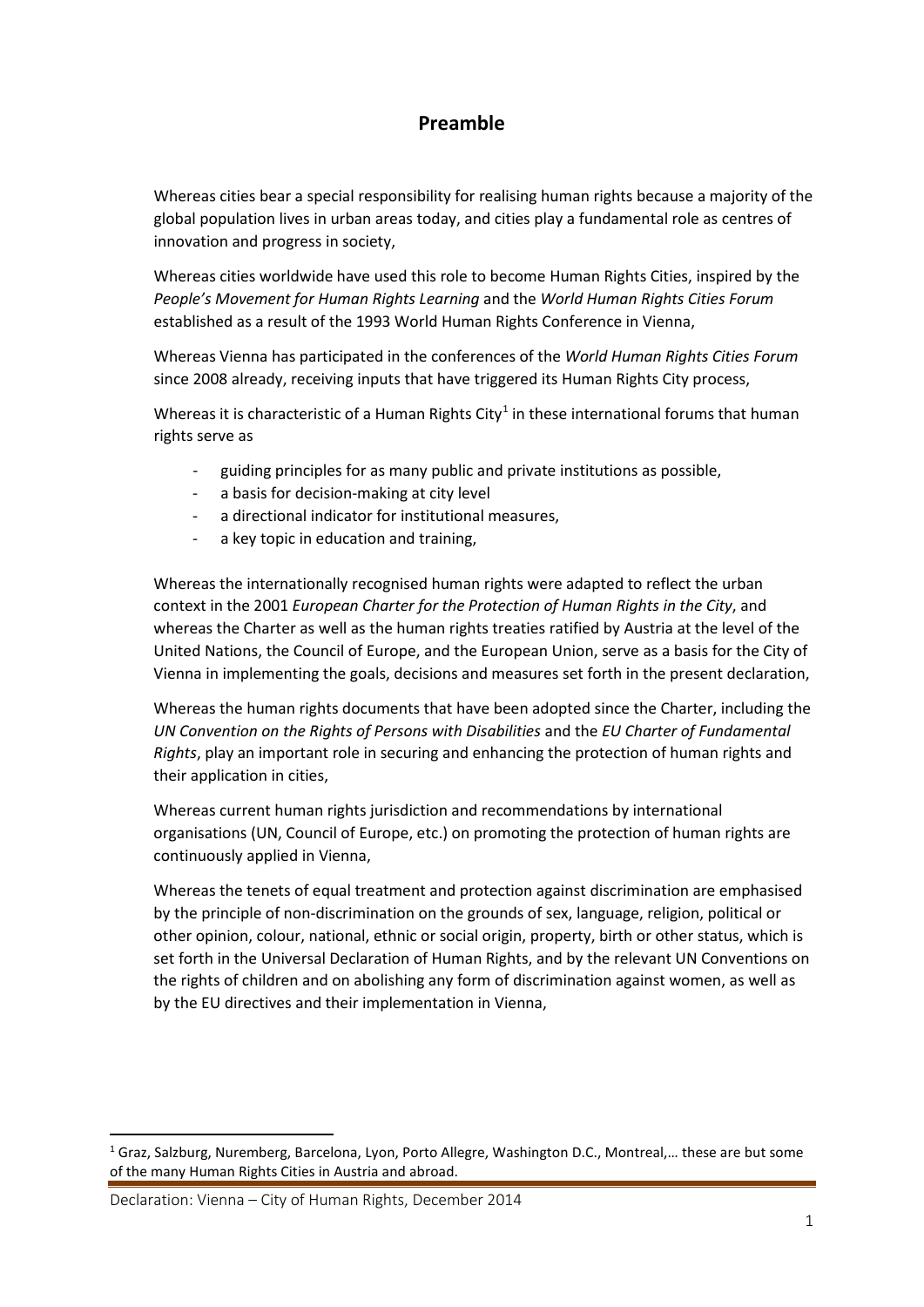Whereas the City of Vienna is committed to initiating human rights processes at national level and implements recommendations by national institutions like the Austrian Ombudsman Board (AOB) to promote human rights in an urban setting,

Whereas Vienna has a long-standing tradition and high standards in many areas relevant for human rights (as described in the report "Vienna - City of Human Rights", available online at [https://www.wien.gv.at/english/social/integration/project-work/human-rights-city.html\)](https://www.wien.gv.at/english/social/integration/project-work/human-rights-city.html)

**The City of Vienna hence invites** its population and staff, as well as civil society organisations, political and religious institutions, interest groups, businesses, scientists and researchers, the media and all other organisations to advance and actively promote human rights in the city.

Considering past achievements and the challenges ahead, the Vienna City Council adopts the

# **Declaration "Vienna – City of Human Rights"**

The City of Vienna pledges to act as a guardian and defender of human rights by striving to respect, protect, fulfil and be accountable for human rights in all of its areas of competence. Based on this approach, the City of Vienna actively supports its citizens in asserting and upholding their human rights by providing adequate framework conditions and using them as a basis for its actions. This approach is based on the principle that every person living in the city has the same human rights – regardless of their nationality or residency status.

1. The human rights approach – a cross-cutting principle for political and administrative decisions in the municipality, city and province of Vienna

The City of Vienna uses human rights as guidelines for its decisions and actions in the fields of legislation, executive authority and administrative jurisdiction, when acting as a local authority or as a private entity, in its own sphere of competence or in matters of delegated federal competence (hereinafter referred to as "in all areas of competence"). Its democratic and administrative structure rests on the central pillar of realising human rights, which are known to contribute significantly to strengthening democratic and socially inclusive processes.

As an employer, service provider, contract placing authority, and enterprise, the City of Vienna is aware of its role in upholding, promoting and protecting human rights.

Operative measures taken by staff and representatives of the City and Province of Vienna, or of affiliated institutions, are based on the universally recognised human rights in all areas of competence.

This makes human rights the basic principles for shaping urban processes and structures, as well as the way people live together in the city. The overall objective consists in the human rights approach being integrated in all operative and strategic processes implemented by the city.<sup>[2](#page-1-0)</sup>

 $\overline{a}$ 

<span id="page-1-0"></span><sup>2</sup> cf. various publications including the *Smart City Vienna Framework Strategy*, the Vienna Urban Development Plan 2025, the *Vienna 2020 Strategy* for research, technology and innovation, as well as the planning mechanisms and sectoral strategies drawn up by the Vienna Health and Social Welfare Planning service.

Declaration: Vienna – City of Human Rights, December 2014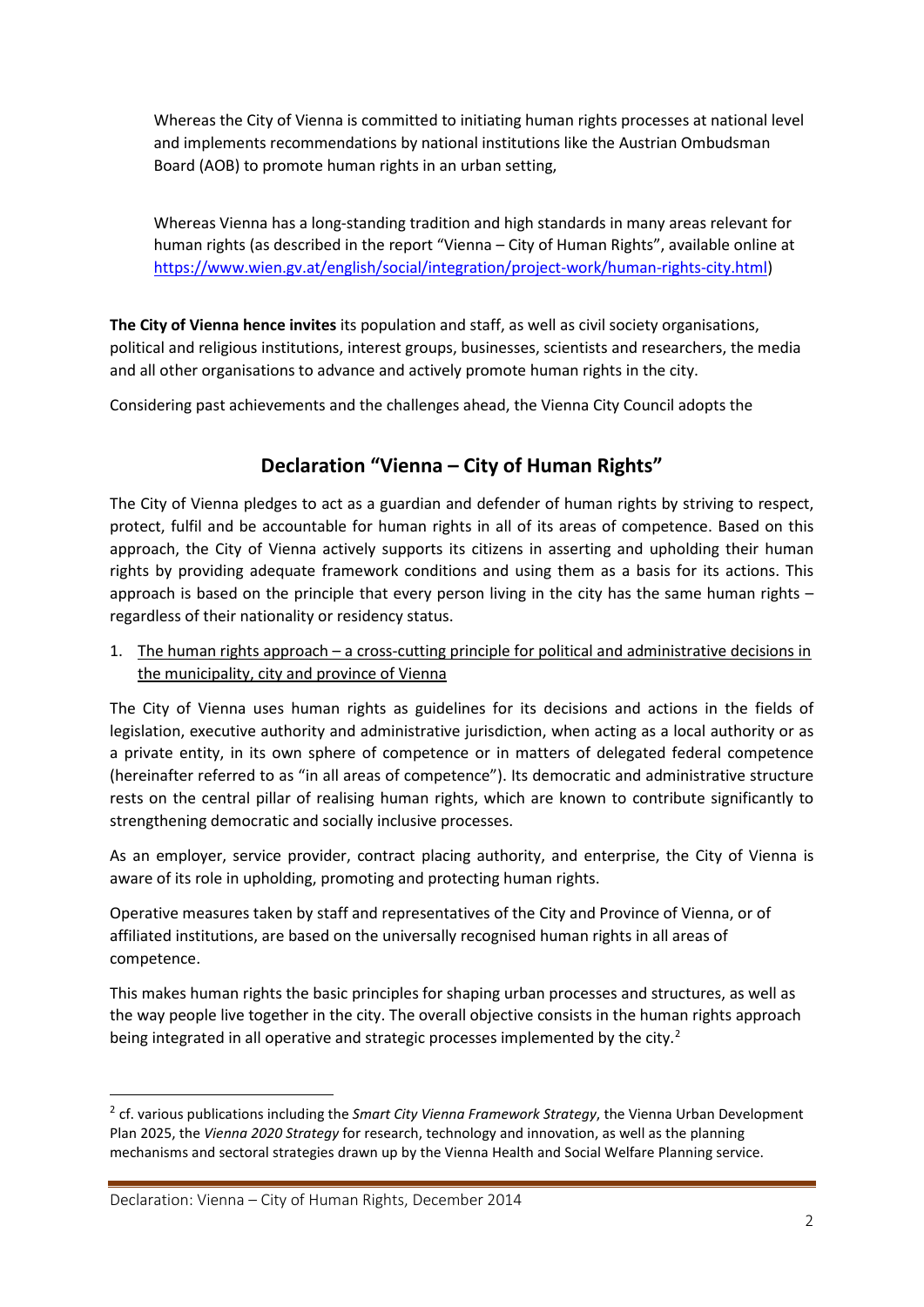To this end, the City of Vienna develops measures to promote openness, diversity, political participation, a barrier-free environment, and equal chances, thus guaranteeing universal access to rights. All these steps serve to advance the development of a human rights culture encompassing all fields of life in a city.

### 2. Civil society participation

In order to allow for the development of an urban culture of human rights, it is of major importance to promote and advance comprehensive participation and involvement of the city's population and civil society organisations in decision-making processes.

The City of Vienna strives to further develop existing methods of continuous, sustainable citizen involvement in planning, decision-making and implementation processes, and to make use of these methods as it shows respect for civil society organisations' expertise in various areas.

The City of Vienna actively contacts newly established initiatives and is open to new forms of participation that promote the advancement of human rights in cities, such as the international *Right to the City* movement.

#### 3. Human rights learning in the city

Given that human rights are of concern to all of us, educational initiatives by the city are known to strengthen and encourage both the city's staff and its population to become more aware of human rights in their daily actions, and to exercise moral courage as they live, together, in the city every day.

Due awareness of the right to equal treatment and of the duty to grant this right to others forms a key basis for developing a human rights culture in the city's institutions and among its population. This also includes knowledge of the institutions that support citizens in upholding their human rights.

The City of Vienna therefore promotes human rights learning among different target groups, such as political and administrative decision-makers, city staff and employees, civil society institutions, political and religious organisations, interest groups, the media, businesses, scientists and researchers, with a particular focus on multipliers in the above areas and on the city's population in general.

#### 4. Cooperation with national institutions, international networking and solidarity

Due to the federal structure and distribution of competences, the City and Province of Vienna forms part of a complex network of national and international actors.

The City of Vienna strives to promote respect for human rights in areas where the city and its inhabitants are affected by the actions of federal authorities, such as the police, the Service of the Federal Ministry of Social Affairs, or service enterprises under public law, such as the Public Employment Service Austria (AMS). To this end, the City of Vienna uses existing interfaces or establishes new forums for cooperation and exchange with relevant institutions.

The City of Vienna cooperates with other Human Rights Cities to exchange experience and provide mutual support, as well as to participate in regional, European or global networks, thus fulfilling its human rights responsibility not only in a local context but also at national and global level.